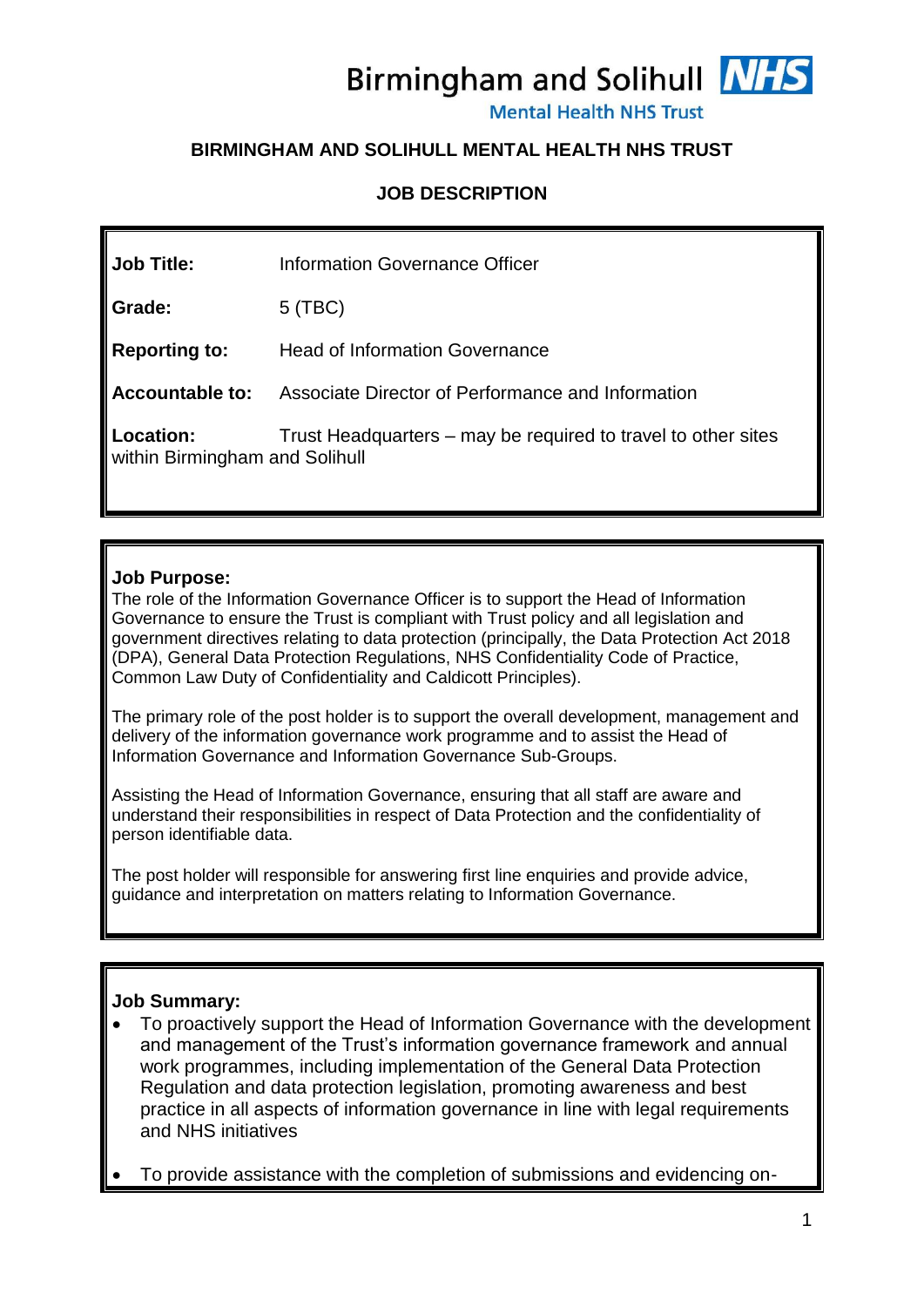going compliance with the requirements of the Data Security & Protection Toolkit

- To support the mobilisation of new services/systems to ensure all activities are confidential, secure and comply with information governance requirements.
- To provide information governance training, support and advice to staff as required
- To maintain an awareness of all aspects of legislation, national guidance and policy relating to information governance



and staff, Corporate Directors, Service Directors, Service Support Managers, Clinical Leads other Admin Managers and staff from Clinical Governance, Risk Management, Care Records, Finance, Supplies, Estates, HR and Payroll.

External: Service users, Suppliers, Police and other NHS Organisations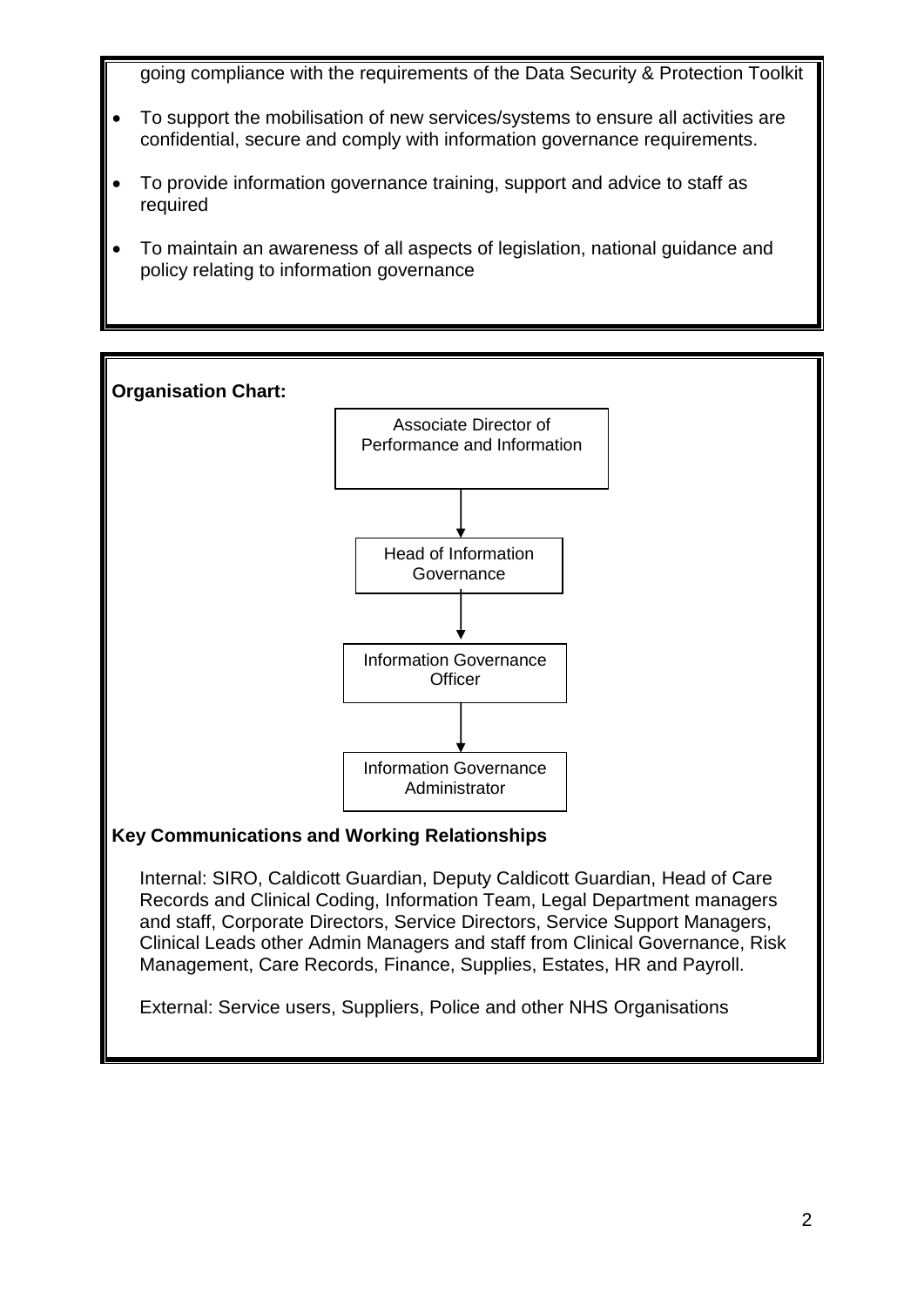# **Principle Duties and Responsibilities**

Contribute to the development of Trust-wide information governance strategies, policies, procedures and guidance to promote consistent standards and "best practice"

- Work with clinical and non-clinical staff at all levels across the organisation in responding to information queries and problem solving.
- Encourage, promote and motivate staff to engage in information governance, providing the appropriate support to staff to maintain and improve understanding of information governance principles, supporting the Trust to adhere to statutory information governance requirements.
- Maintain a record of the Trust's information assets, ensuring appropriate documentation is completed, timely audits are conducted and the Information Asset Owners and Information Asset Administrators are supported
- Maintain the Trust's information flow maps between the Trust and its partner organisations – providing advice and guidance where necessary. Undertake risk assessments of all information flows to ensure they do not contravene Trust policies and procedures (and therefore national guidance/legislation)
- Provide support in developing information sharing agreements (ISAs) for information flows between the Trust and its partner organisations as well as ensuring existing ISAs are reviewed and amended as required.
- Work collaboratively with colleagues to identify any new working practices required to maintain and improve security and confidentiality including supporting the completion of Data Privacy Impact Assessments where necessary
- Act as the first point of contact for any information governance incidents, ensuring they are recorded in line with Trust policies, and appropriate actions are taken as quickly as possible, lessons are learned/shared and, where necessary, incidents are escalated to the Head of Information Governance
- Drafting documents and reports including policies, annual reports and papers to relevant committees
- Assist in investigating any breaches of information governance and in completion of root cause analysis where appropriate, including reviewing audit trails, manually checking individual's accounts, interviewing staff and producing reports regarding activity undertaken. Will provide sensitive and complex feedback to relevant stakeholders.
- Assist with the production of literature in line with the IG communications plans to raise awareness with the Trust's staff and its service users, carers and partner organisations. This may include the development and maintenance of Intranet and Internet sites, leaflets, posters, articles, etc.
- To assimilate, manage and communicate a wide range of information in an accessible way, some of which will be complex and may involve matters relating to individual staff, patient matters or matters of commercial confidence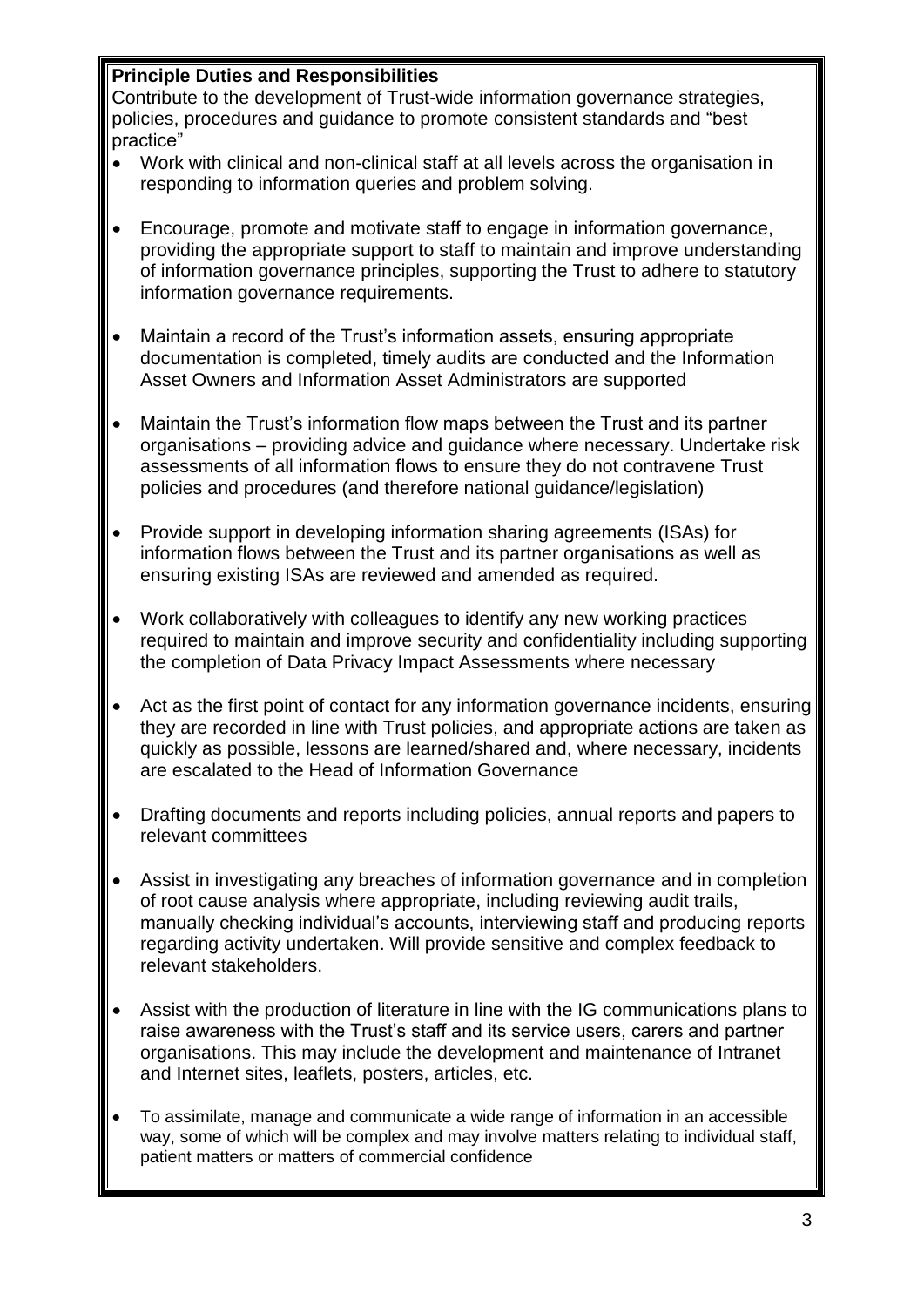- Attend relevant meetings, seminars and conferences as necessary. Post holder will be responsible for prioritising their workload and time management
- Comply with mandatory/statutory training as identified in Trust policy
- Support the development of new training material in addition to planning, organising and delivering training sessions across Trust sites
- Deputise for other members of the Team as and when required
- Line management responsibility for the Band 3 Information Governance Administrator, including overseeing the ordering of stock
- To undertake any other duties of a similar nature consistent with the responsibilities of this post in order to provide a quality service
- To actively remain updated with changes in data protection legislation
- The role operates across all sites within the Trust and therefore travel is a requirement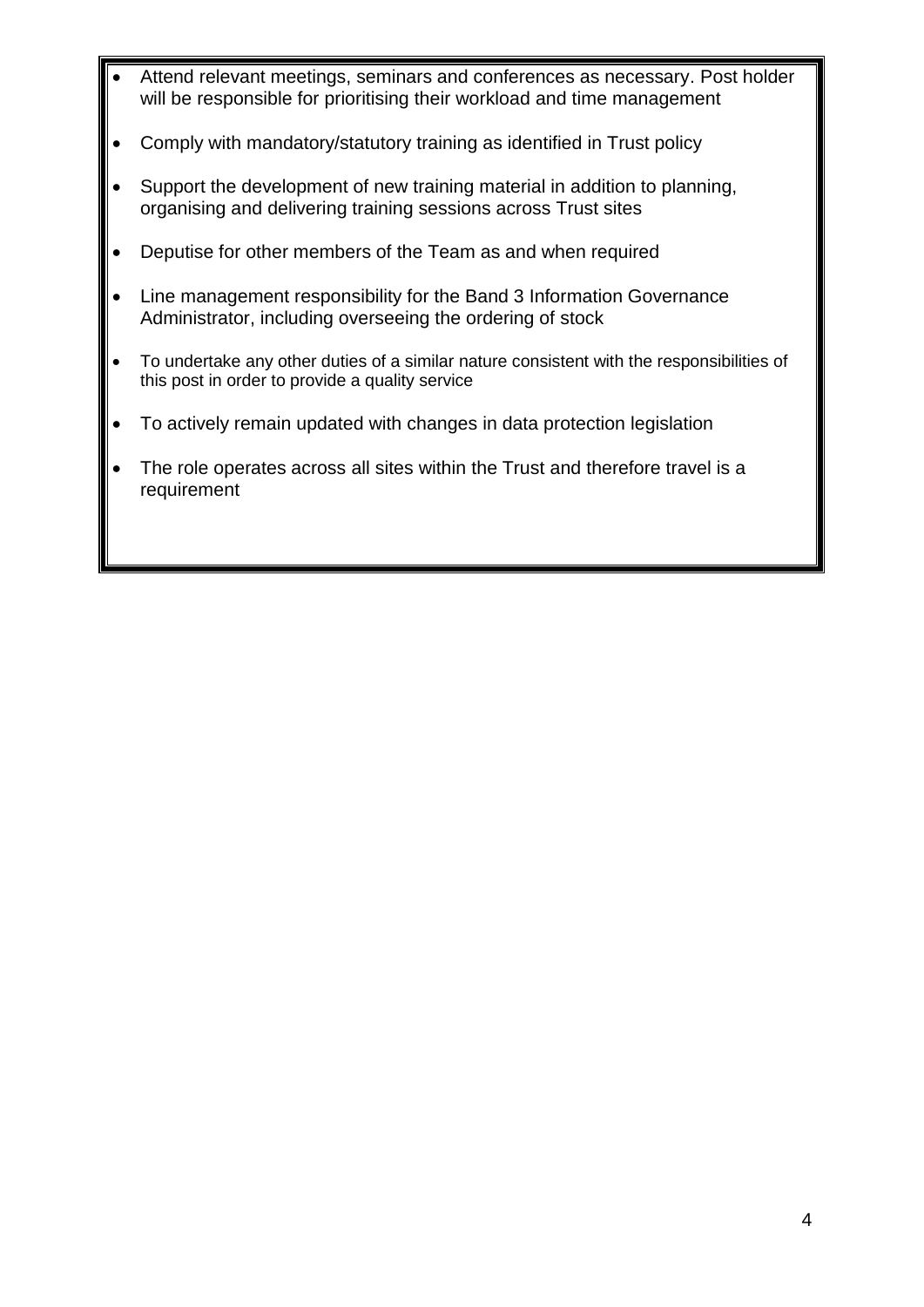# **General**

### **Confidentiality**

It is a condition of employment that staff will not disclose any information obtained in the course of their duties other than to those entitled to receive it. The post holder must ensure that the confidentiality of personal data remains secure and the terms of the Data Protection Act and relevant trust policies are met in respect of information held on the Trust's computerised systems.

### Equal Opportunities

The Trust is committed to equality of opportunity. All staff are required to comply with current legislation, trust policies and guidance good practice and the NHS Executive's Planning & Priorities Guidance 1996/7.

### **Conduct**

It is expected that all employees will conduct themselves and represent the Trust in a responsible manner and comply with all policies and procedures;

### Risk Management and Health & Safety

The post-holder will ensure compliance with the Trust's Risk Management policies and procedures; these describe the Trust's commitment to risk management, the recognition that our aim is to protect patients, employees and visitors from harm, and stress that all employees have a responsibility to minimise risk. The post-holder will be required to observe local Health & Safety arrangements and take reasonable care of him/herself and the persons that may be affected by his/her work;

### Safeguarding

All members of employees have a duty to safeguard and promote the welfare of vulnerable adults, children and young people in all relevant areas of their work. This will include any timely attendance at relevant training events and compliance with the Safeguarding Procedures;

# Training, Education and Development

All employees have a responsibility to participate in regular appraisal with their manager and to identify performance standards of the post. As part of the appraisal process every employee is responsible for participating in identifying his or her own training and development needs to meet their KSF outline;

# Research and Development

Research and development is at the heart of providing effective treatment and high quality services, supporting a culture of evidence based practice and innovation amongst employees. All employees have a duty to be aware of and comply with their responsibilities for research governance, whether as researchers, as part of the team caring for those participating in research or as research participants themselves;

### Control of Infection

All employees whether clinical or non-clinical are required to comply with the Health and Social Care Act 2008: Code of Practice for health and adult social care on the prevention and control of infections and related guidance;

Therefore the post-holder is expected to keep patients, visitors, themselves and other employees safe by continuously reducing the risk of healthcare associated infections;

As a manager the post holder is required to ensure that infection control responsibilities are clearly identified, allocated and understood within your team and that appropriate resource,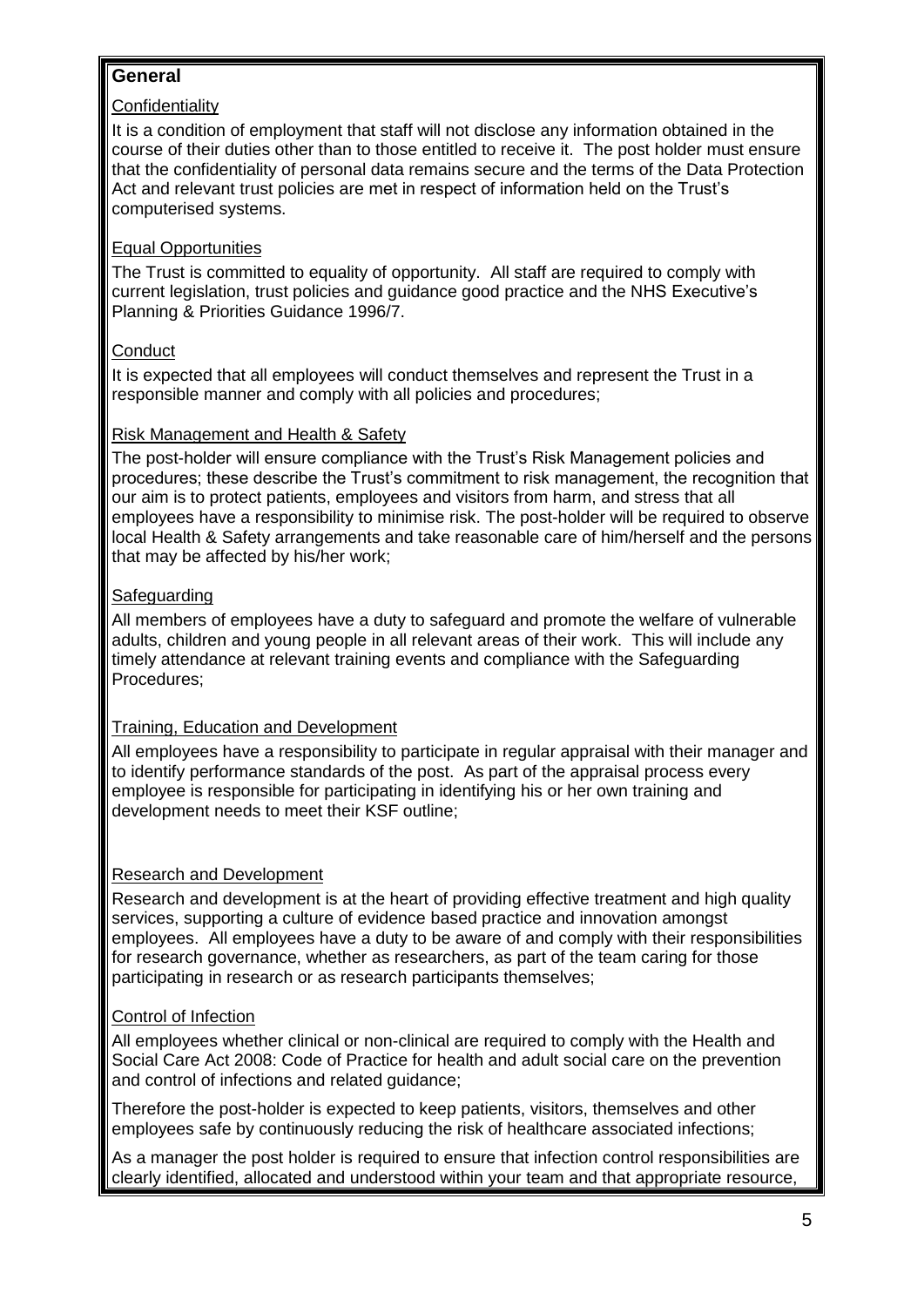training and support is provided to ensure that they are compliant with Trust policies and procedures on Infection Control and Hygiene;

As a manager the post holder is required to ensure that employees are supported in attending the necessary training and on-going professional development to support their responsibilities and ensure full awareness of infection control and hygiene;

#### Governance Standards

Comply with the relevant Governance Standards applicable to the Trust as communicated to the post-holder from time to time;

#### Records Management

Maintain Trust and patient records (both paper and electronic) in accordance with Trust policies to facilitate clinical care and effective administration;

#### Freedom of Information

Provide advice and assistance to all persons who propose to make, or have made requests for information, and to ensure all requests for information are managed appropriately in accordance with Trust Freedom of Information procedures;

#### Standards of Professional and Business Conduct

The post-holder will be required to comply with the Trust's Standing Orders and Stranding Financial Instructions, and at all times deal honestly with the Trust, with colleagues and all those who have dealings with the Trust, including patients, relatives and suppliers. The post-holder will also be required to comply with the Code of Conduct for NHS Managers and/or the relevant professional Codes of Conduct;

#### Data Protection

Comply with Trust Policies and the Data Protection Act in all respects, with particular relevance to the protection and use of personal and patient information;

#### **Security**

Comply with Trust policies to ensure there is a safe and secure environment that protects patients, employees and visitors and their property, and the physical assets and the information of the organisation;

#### **Smoking**

The Trust operates a No Smoking Policy.

#### **Mobility**

This is a Trust Wide appointment and travel around the Trust may be required;

#### **Flexibility**

BSMHFT is currently working in a climate of great change within the NHS. It is therefore expected that all employees will develop flexible working practices both within the Trust on a cross-directorate basis, and across Trust's and other organisations to meet the challenges and opportunities of working within the new NHS, which could include taking on new and changing responsibilities, according to the needs of the directorate;

This job description is a reflection of the current position and a summary of the key tasks and may change in light of the developing organisation and in consultation with the post holder. It is the practice of the Trust to regularly examine employees' job descriptions and to update them to ensure that they relate to the job being performed or to incorporate whatever changes are being proposed. This procedure is jointly conducted by each manager and those working directly to him or her. You will therefore be expected to participate fully in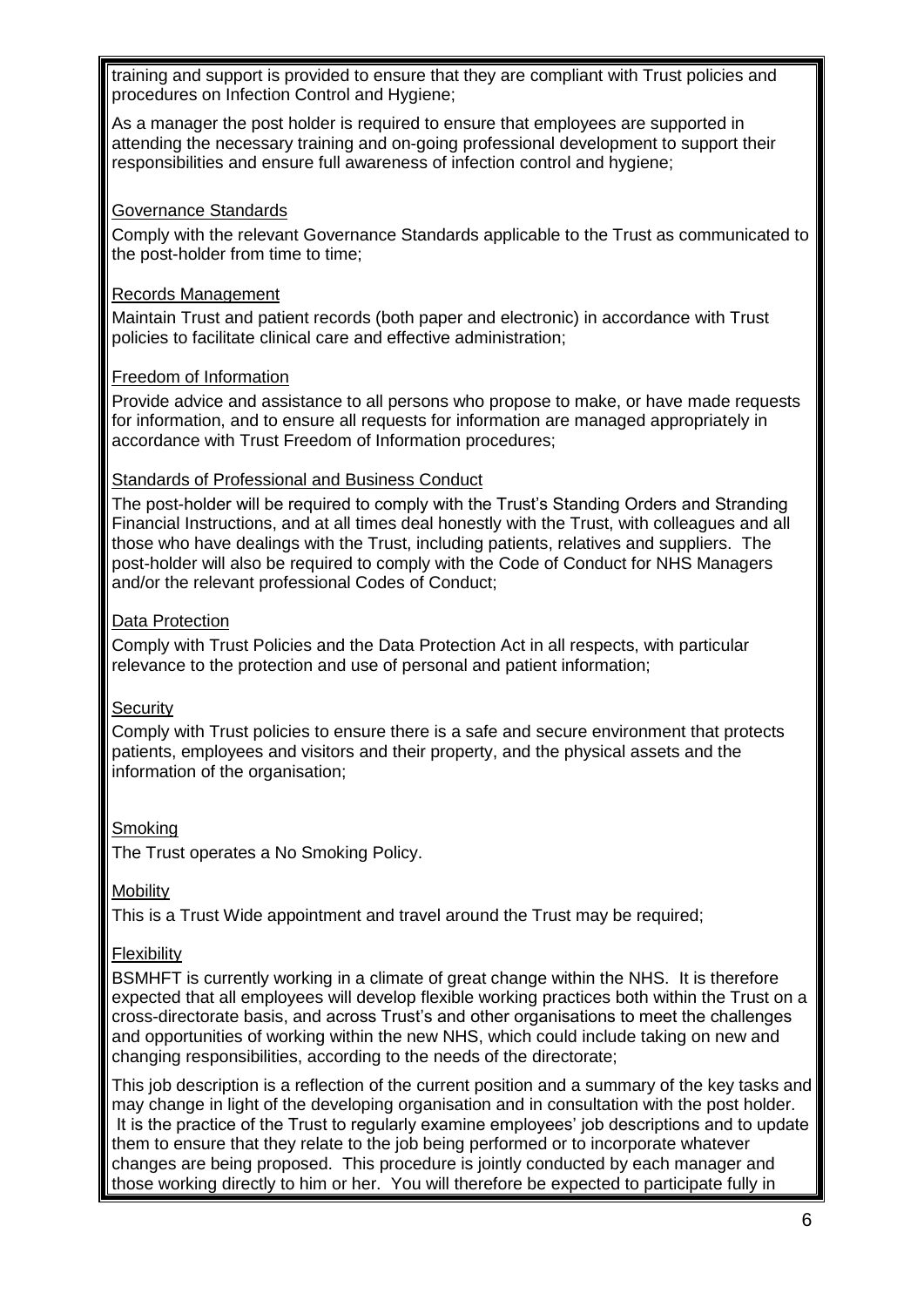such discussions and in connection with them and to help re-write your job description to bring it up to date if this is considered necessary or desirable. The aim is to reach agreement on reasonable changes, but if agreement is not possible the Trust reserves the right to insist on changes to your job description after consultation with you;

Work will be managed rather than supervised;

#### **Environment**

BSMHFT is a major NHS Trust and we pride ourselves in the unique environment which exists for all employees. An environment where innovation is encouraged, hard work rewarded, and where our employees play an inclusive role in new developments;

#### Health and Safety

Staff must ensure that they are familiar with the requirements of the Health and Safety at Work Act (1974), the Trust's Health & Safety policies/codes of practice or regulations applicable to the work place.

Birmingham and Solihull Mental Health Foundation NHS Trust is a major NHS Trust located conveniently to the centre of Birmingham, as a Trust we pride ourselves on the unique environment, which exists, for all our staff.

An environment where innovation is encouraged, hard work rewarded and where our staff, play an inclusive role in new developments.

This job description is indicative only, and the post will continue to evolve as the Trust's priorities develop. It will therefore be revised in consultation with the post holder from time to time and not less than annually. You may also be required to provide cover in other areas following appropriate discussion.

*This job description is indicative only, and the post will continue to evolve as the Trust's priorities develop. It will therefore be revised in consultation with the post holder from time to time, and not less than annually. You may also be required to provide cover in other areas following appropriate discussion.*

# **Additional Information**

### **Job Description Agreement**

| <b>Budget Holder</b> | <b>Signature</b> |
|----------------------|------------------|
|                      | <b>Name</b>      |
| Post Holder          | <b>Signature</b> |
|                      | <b>Name</b>      |
| Date                 |                  |
|                      |                  |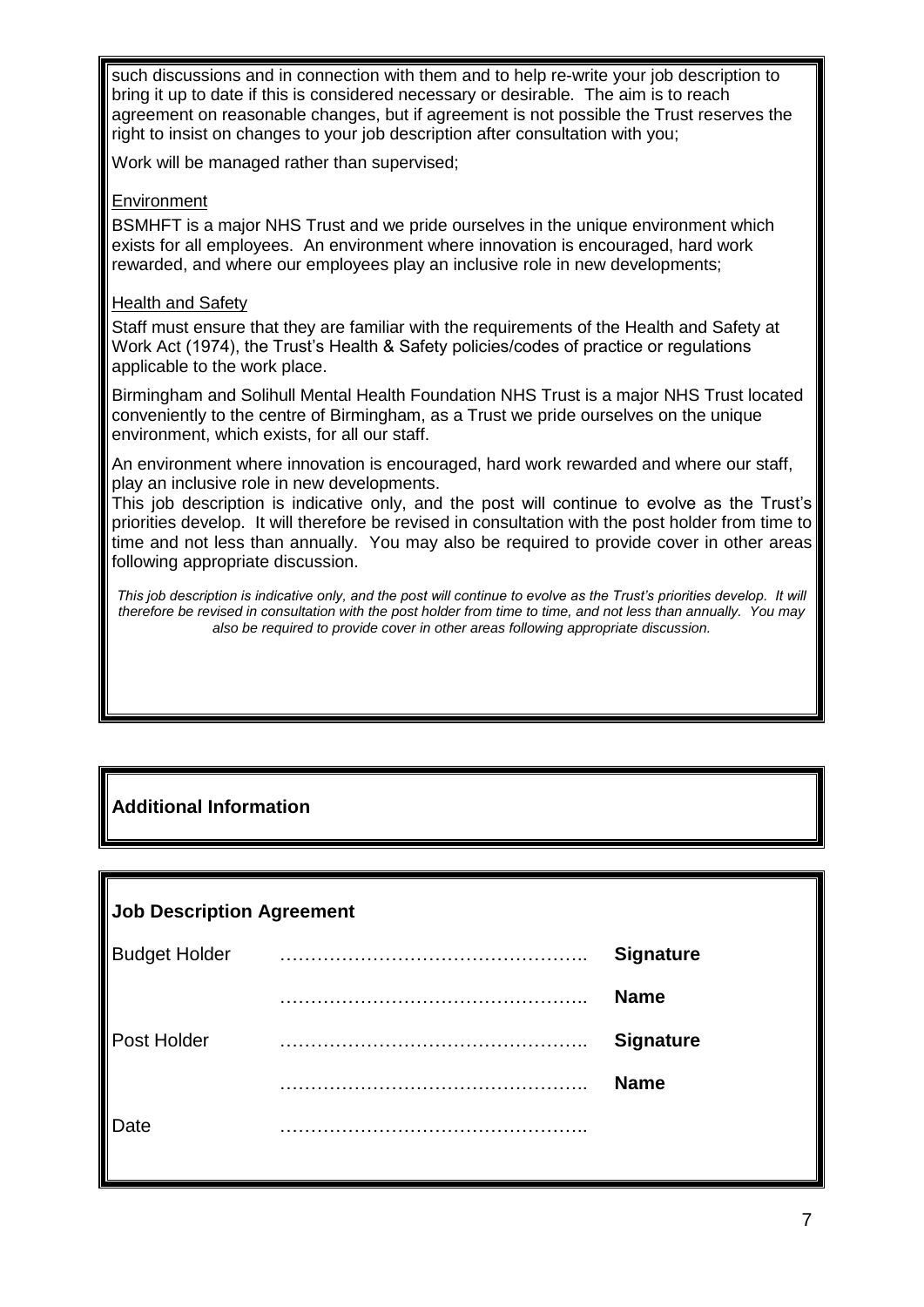Birmingham and Solihull Mental Health NHS Trust is a major NHS Trust located conveniently to the centre of Birmingham, as a Trust we pride ourselves on the unique environment, which exits, for all our staff.

An environment where innovation is encouraged, hard work rewarded and where our staff, play an inclusive role in new developments.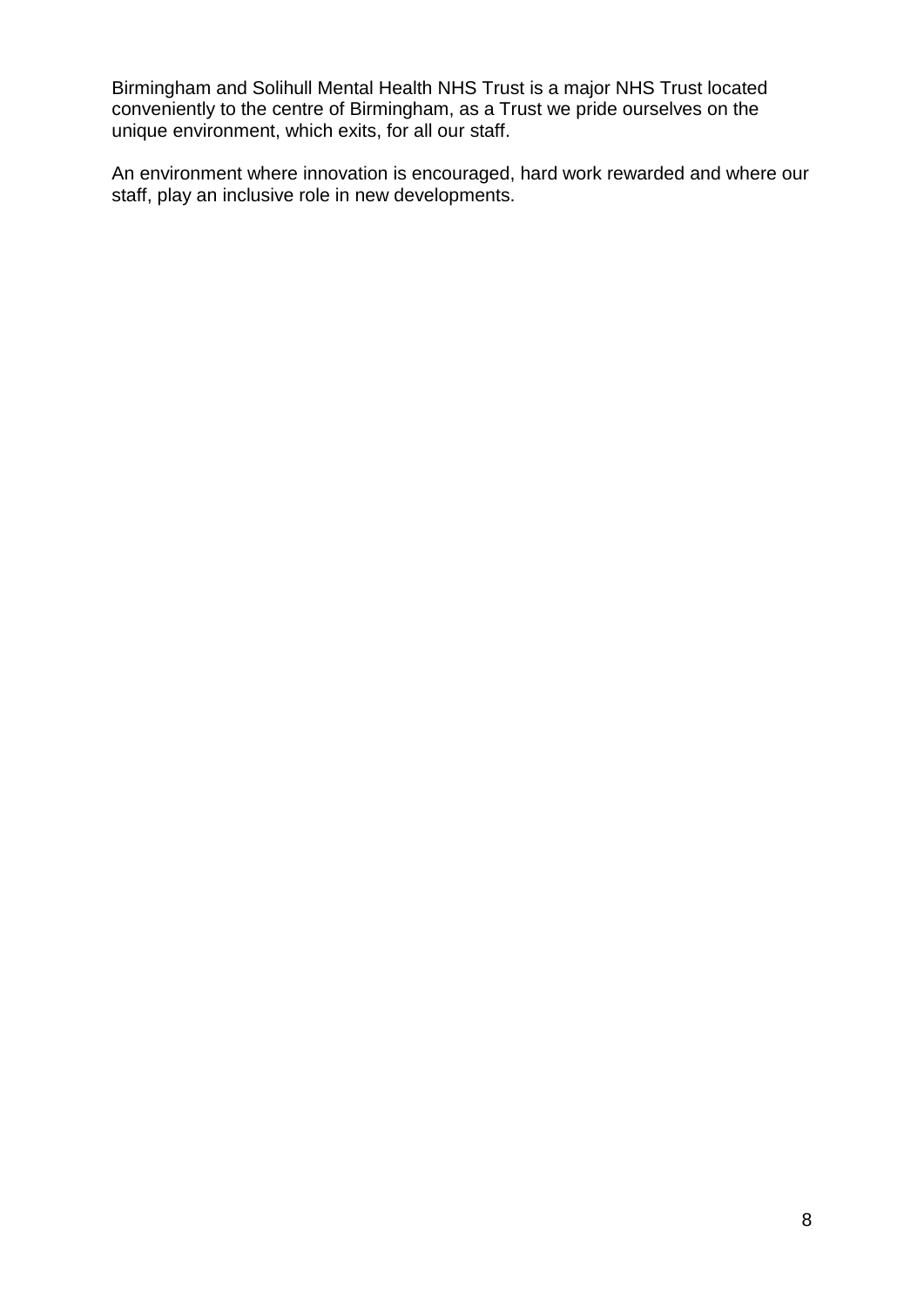# **BIRMINGHAM & SOLIHULL MENTAL HEALTH NHS TRUST**

# *PERSON SPECIFICATION*

| l Location: B1 |                                            | Department: Information Governance |
|----------------|--------------------------------------------|------------------------------------|
|                | Post Title: Information Governance Officer | Grade: 5 (TBC)                     |

| <b>Attributes</b>                   | <b>Essential</b>                                                                                             | <b>Desirable</b>                                                                                                     | How<br><b>Identified</b>                   |
|-------------------------------------|--------------------------------------------------------------------------------------------------------------|----------------------------------------------------------------------------------------------------------------------|--------------------------------------------|
| Training &<br><b>Qualifications</b> | Degree level qualification<br>Or                                                                             | Information governance<br>related degree                                                                             | Application<br>form                        |
|                                     | Equivalent knowledge and<br>skills and in a relevant<br>discipline<br>Continuing professional<br>development | Qualifications related to<br>information governance<br>Prince 2 qualification or<br>project management<br>experience | Application<br>form / Test                 |
| <b>Experience</b>                   | Significant experience in<br>developing and delivering<br>training in a variety of<br>settings               | Experience of working in<br>the NHS                                                                                  | Application<br>form<br>Application<br>form |
|                                     | Experience of conducting<br>audits and analysing results                                                     |                                                                                                                      | Application<br>form                        |
|                                     | Experience of writing and<br>presenting reports                                                              |                                                                                                                      | Application<br>form                        |
|                                     | Strong knowledge of<br>changes to data protection<br>legislation                                             | <b>Experience of the Data</b><br>Security and Protection<br><b>Toolkit</b>                                           | Application<br>form                        |
|                                     |                                                                                                              | Experience of investigating<br>incidents                                                                             | Application<br>form                        |
|                                     | Line management<br>experience                                                                                |                                                                                                                      |                                            |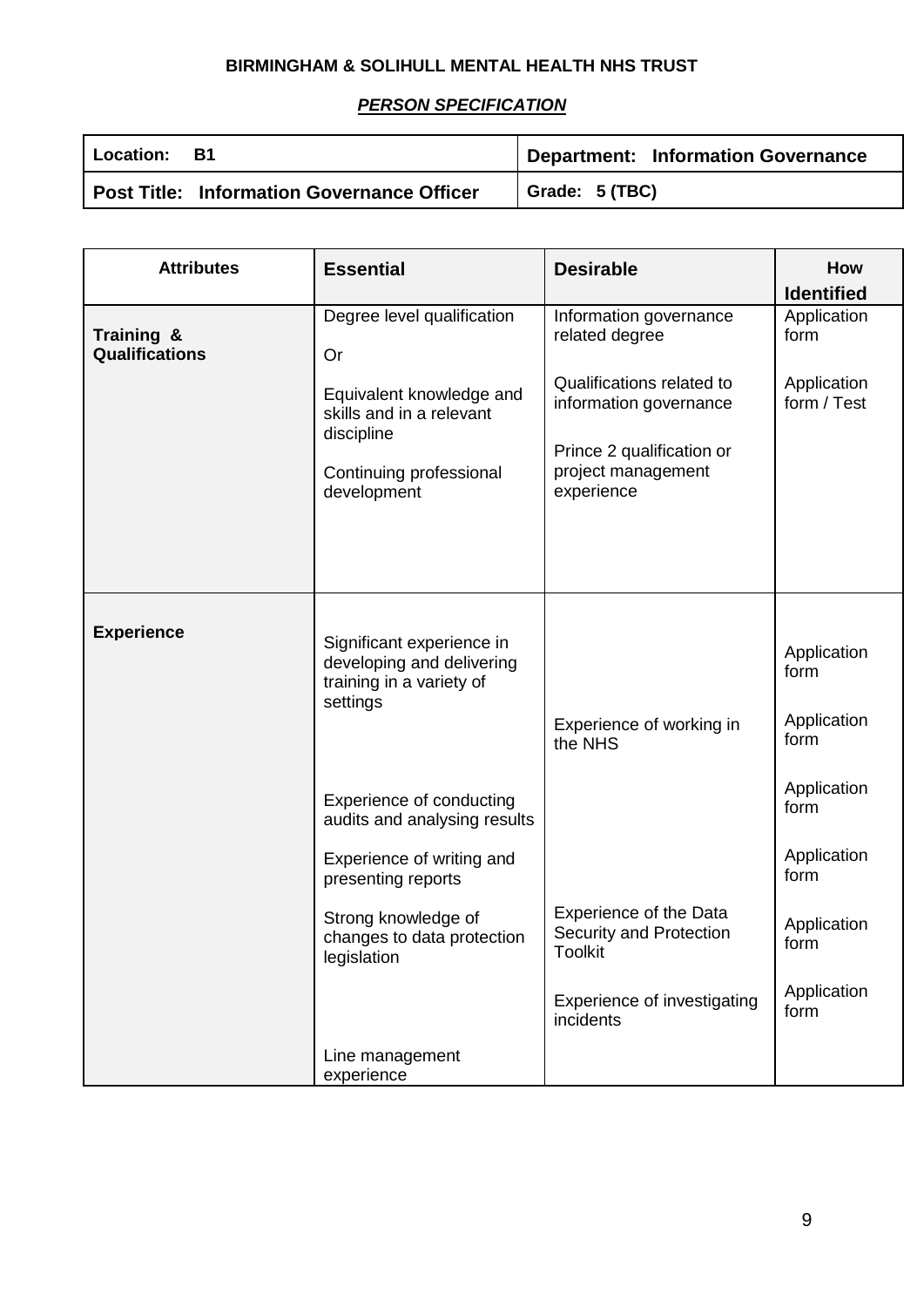| <b>Skills/Knowledge</b>   | Information governance<br>principles                                                                                                                    | Use of Microsoft Office<br>including word, outlook, | Application<br>form                        |
|---------------------------|---------------------------------------------------------------------------------------------------------------------------------------------------------|-----------------------------------------------------|--------------------------------------------|
|                           |                                                                                                                                                         | powerpoint and excel                                |                                            |
|                           | Knowledge and<br>understanding of<br>appropriate legislation<br>including the Data<br>Protection Act 2018 /<br><b>General Data Protection</b>           |                                                     | Application<br>form                        |
|                           | <b>Regulations and Caldicott</b><br>Principles                                                                                                          |                                                     | Application<br>form<br>Application         |
|                           | Time management skills                                                                                                                                  |                                                     | form<br>Application<br>form                |
|                           | Proficient in Microsoft office<br>packages                                                                                                              |                                                     |                                            |
|                           | Good oral, numeric and<br>written skills                                                                                                                |                                                     | Application<br>form                        |
|                           | Good communication skills<br>and ability to deal with<br>people at all levels.                                                                          |                                                     | Application<br>form                        |
|                           | <b>Presentation skills</b>                                                                                                                              |                                                     |                                            |
|                           | Ability to train across all<br>disciplines and grades of<br>staff                                                                                       |                                                     |                                            |
| <b>Personal Qualities</b> | Ability to work in a team<br>and on own initiative,<br>organising work load<br>without supervision working<br>to tight and often changing<br>timescales |                                                     | Application<br>form<br>Application<br>form |
|                           | Excellent organisational<br>and administrative skills                                                                                                   |                                                     | Application<br>form                        |
|                           | Ability to maintain<br>confidentiality at all times                                                                                                     |                                                     |                                            |
|                           | Approachable                                                                                                                                            |                                                     |                                            |
|                           | Pragmatic                                                                                                                                               |                                                     |                                            |
|                           | Ability to analyse and<br>interpret complex data                                                                                                        |                                                     |                                            |
|                           | Self-motivated<br>Ability to work                                                                                                                       |                                                     |                                            |